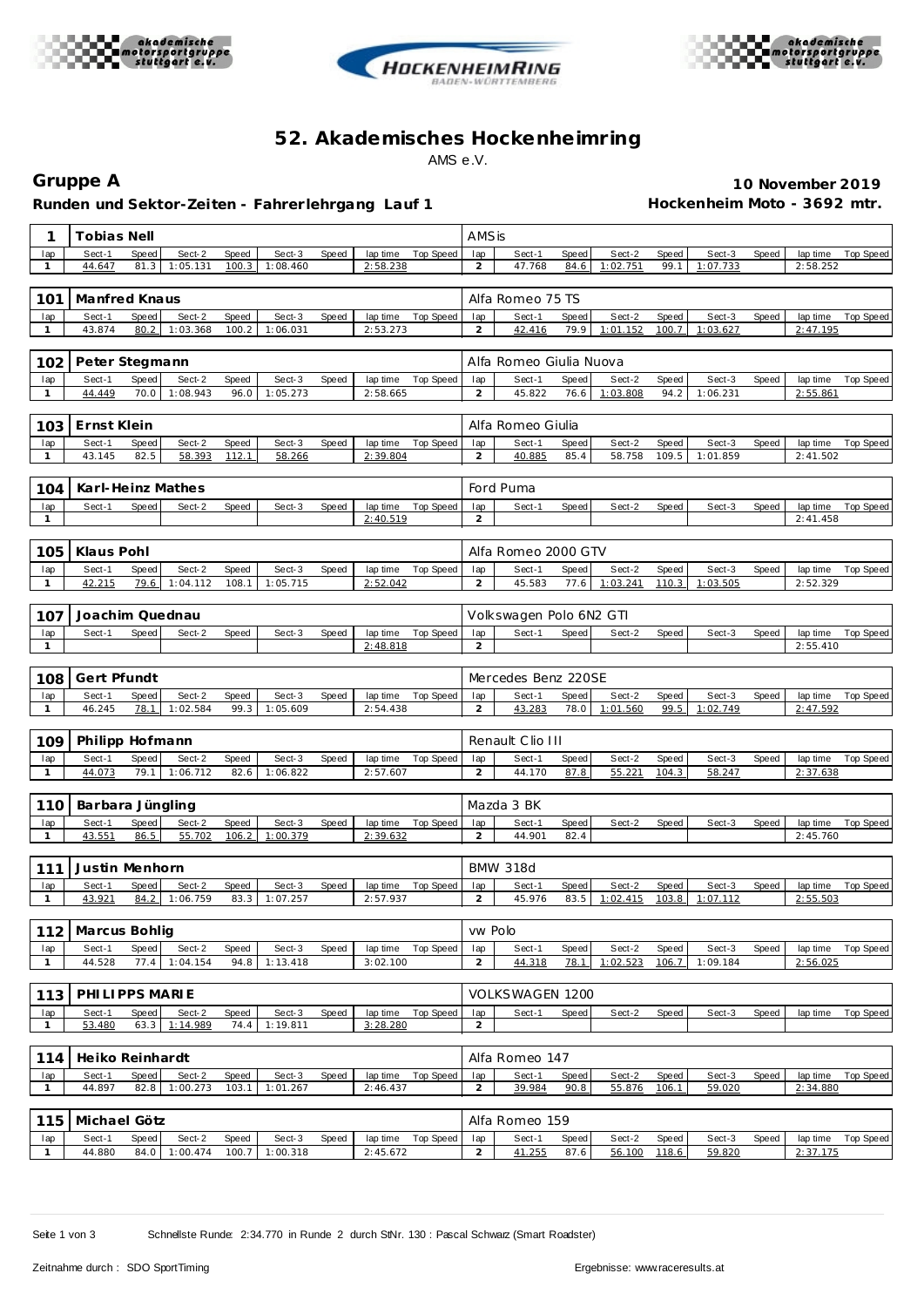





## **52. Akademisches Hockenhe imring** AMS e.V.

**Runden und Sektor-Zeiten - Fahrer lehrgang Lauf 1 Hockenheim Moto - 3692 mtr.**

**Gruppe A 10 November 2019**

| 116                 | Andreas Michel           |               |                  |                |                    |       |                      |                    |                       | Mini Cooper S           |               |                    |                |                    |       |                      |                  |  |  |  |  |
|---------------------|--------------------------|---------------|------------------|----------------|--------------------|-------|----------------------|--------------------|-----------------------|-------------------------|---------------|--------------------|----------------|--------------------|-------|----------------------|------------------|--|--|--|--|
| lap                 | Sect-1                   | Speed         | Sect-2           | Speed          | Sect-3             | Speed | lap time             | Top Speed          | lap                   | Sect-1                  | Speed         | Sect-2             | Speed          | Sect-3             | Speed | lap time             | <b>Top Speed</b> |  |  |  |  |
| $\mathbf{1}$        | 41.729                   | 87.3          | 1:05.168         | 93.8           | 1:03.280           |       | 2:50.177             |                    | $\overline{a}$        | 44.997                  | 51.0          | 1:05.455           | 91.7           | 1:04.892           |       | 2:55.344             |                  |  |  |  |  |
| 117                 | Uwe Reuter               |               |                  |                |                    |       |                      |                    |                       | Audi Audi 100 Typ 44 C3 |               |                    |                |                    |       |                      |                  |  |  |  |  |
| lap                 | Sect-1                   | Speed         | Sect-2           | Speed          | Sect-3             | Speed | lap time             | <b>Top Speed</b>   | lap                   | Sect-1                  | Speed         | Sect-2             | Speed          | Sect-3             | Speed | lap time             | <b>Top Speed</b> |  |  |  |  |
| $\mathbf{1}$        | 41.161                   | 83.8          | 57.254           | 103.4          | 1:03.735           |       | 2:42.150             |                    | $\overline{a}$        | 42.119                  | 87.4          | 58.894             | 103.7          | Pit In             |       | 2:56.146             |                  |  |  |  |  |
|                     |                          |               |                  |                |                    |       |                      |                    |                       |                         |               |                    |                |                    |       |                      |                  |  |  |  |  |
| 118                 | Martin Pietschmann       |               |                  |                |                    |       |                      |                    | VW Golf IV 1,6 16v    |                         |               |                    |                |                    |       |                      |                  |  |  |  |  |
| lap                 | Sect-1                   | Speed         | Sect-2           | Speed          | Sect-3             | Speed | lap time             | Top Speed          | lap                   | Sect-1                  | Speed         | Sect-2             | Speed          | Sect-3             | Speed | lap time             | <b>Top Speed</b> |  |  |  |  |
| $\mathbf{1}$        | 46.270                   | 75.9          | 1:01.103         | 102.5          | 1:02.302           |       | 2:49.675             |                    | $\overline{2}$        | 41.333                  | 80.9          | 1:00.077           | 102.1          | 1:02.976           |       | 2:44.386             |                  |  |  |  |  |
| 119                 | Volker Honold            |               |                  |                |                    |       |                      |                    |                       | Toyota Yaris            |               |                    |                |                    |       |                      |                  |  |  |  |  |
| lap                 | Sect-1                   | Speed         | Sect-2           | Speed          | Sect-3             | Speed | lap time             | Top Speed          | lap                   | Sect-1                  | Speed         | Sect-2             | Speed          | Sect-3             | Speed | lap time             | Top Speed        |  |  |  |  |
| $\mathbf{1}$        | 44.392                   | 83.1          | 1:00.417         | 101.3          | 1:00.518           |       | 2:45.327             |                    | $\overline{a}$        | 40.467                  | 84.3          | 57.036             | 109.5          | 1:03.543           |       | 2:41.046             |                  |  |  |  |  |
|                     |                          |               |                  |                |                    |       |                      |                    |                       |                         |               |                    |                |                    |       |                      |                  |  |  |  |  |
| 120                 | Chris Wandura            |               |                  |                |                    |       |                      |                    |                       | <b>BMW E46 325i</b>     |               |                    |                |                    |       |                      |                  |  |  |  |  |
| lap                 | Sect-1                   | Speed         | Sect-2           | Speed          | Sect-3             | Speed | lap time             | <b>Top Speed</b>   | lap                   | Sect-1                  | Speed         | Sect-2             | Speed          | Sect-3             | Speed | lap time             | Top Speed        |  |  |  |  |
| $\mathbf{1}$        | 44.094                   | 90.5          | 1:04.118         | 75.7           | 1:07.042           |       | 2:55.254             |                    | $\overline{a}$        | 43.838                  | 95.7          | 1:02.248           | 100.9          | 1:06.316           |       | 2:52.402             |                  |  |  |  |  |
|                     |                          |               |                  |                |                    |       |                      |                    |                       |                         |               |                    |                |                    |       |                      |                  |  |  |  |  |
| 122                 | Michael Dietrich         |               |                  |                |                    |       |                      |                    |                       | Volkswagen Golf 3       |               |                    |                |                    |       |                      |                  |  |  |  |  |
| lap<br>$\mathbf{1}$ | Sect-1<br>41.926         | Speed<br>79.8 | Sect-2<br>58.278 | Speed<br>108.5 | Sect-3<br>1:03.147 | Speed | lap time<br>2:43.351 | Top Speed          | lap<br>$\overline{a}$ | Sect-1<br>45.266        | Speed<br>84.3 | Sect-2<br>1:01.528 | Speed<br>108.8 | Sect-3<br>1:02.222 | Speed | lap time<br>2:49.016 | <b>Top Speed</b> |  |  |  |  |
|                     |                          |               |                  |                |                    |       |                      |                    |                       |                         |               |                    |                |                    |       |                      |                  |  |  |  |  |
|                     | Alexander Adomeit<br>125 |               |                  |                |                    |       |                      |                    |                       |                         | Audi 80       |                    |                |                    |       |                      |                  |  |  |  |  |
| lap                 | Sect-1                   | Speed         | Sect-2           | Speed          | Sect-3             | Speed | lap time             | <b>Top Speed</b>   | lap                   | Sect-1                  | Speed         | Sect-2             | Speed          | Sect-3             | Speed | lap time             | <b>Top Speed</b> |  |  |  |  |
| $\mathbf{1}$        | 43.148                   | 86.3          | 1:03.592         | 98.0           | 1:07.373           |       | 2:54.113             |                    | 2                     | 43.860                  | 86.3          | 58.500             | 100.1          | 1:00.390           |       | 2:42.750             |                  |  |  |  |  |
|                     |                          |               |                  |                |                    |       |                      |                    |                       |                         |               |                    |                |                    |       |                      |                  |  |  |  |  |
| 127                 | Jan Watzek               |               |                  |                |                    |       |                      |                    | Toyota Celica T23 S   |                         |               |                    |                |                    |       |                      |                  |  |  |  |  |
| lap                 | Sect-1                   | Speed         | Sect-2           | Speed          | Sect-3             | Speed | lap time             | Top Speed          | lap                   | Sect-1                  | Speed         | Sect-2             | Speed          | Sect-3             | Speed | lap time             | <b>Top Speed</b> |  |  |  |  |
| $\mathbf{1}$        | 44.863                   | 87.2          | 1:00.272         | 100.1          | 1:00.935           |       | 2:46.070             |                    | 2                     | 39.392                  | 88.5          | 56.562             | 111.5          | 1:01.559           |       | 2:37.513             |                  |  |  |  |  |
| 128                 | Jan Sperling             |               |                  |                |                    |       |                      |                    |                       | Renault Clio            |               |                    |                |                    |       |                      |                  |  |  |  |  |
| lap                 | Sect-1                   | Speed         | Sect-2           | Speed          | Sect-3             | Speed | lap time             | Top Speed          | lap                   | Sect-1                  | Speed         | Sect-2             | Speed          | Sect-3             | Speed | lap time             | Top Speed        |  |  |  |  |
| $\mathbf{1}$        | 44.605                   | 87.0          | 1:00.569         | 109.3          | 1:00.471           |       | 2:45.645             |                    | $\overline{2}$        | 39.114                  | 93.0          | 56.091             | 122.0          | 1:06.138           |       | 2:41.343             |                  |  |  |  |  |
|                     |                          |               |                  |                |                    |       |                      |                    |                       |                         |               |                    |                |                    |       |                      |                  |  |  |  |  |
| 130                 | Pascal Schwarz           |               |                  |                |                    |       |                      |                    | Smart Roadster        |                         |               |                    |                |                    |       |                      |                  |  |  |  |  |
| lap                 | Sect-1                   | Speed         | Sect-2           | Speed          | Sect-3             | Speed | lap time             | Top Speed          | lap                   | Sect-1                  | Speed         | Sect-2             | Speed          | Sect-3             | Speed | lap time             | Top Speed        |  |  |  |  |
| $\mathbf{1}$        | 45.099                   | 85.4          | 1:01.076         | 100.9          | 1:03.230           |       | 2:49.405             |                    | $\overline{a}$        | 40.181                  | 87.9          | 58.281             | 101.2          | 56.308             |       | 2:34.770             |                  |  |  |  |  |
|                     |                          |               |                  |                |                    |       |                      |                    |                       |                         |               |                    |                |                    |       |                      |                  |  |  |  |  |
| 131                 | Tiziana Mutschler        |               |                  |                |                    |       |                      |                    | Audi TT               |                         |               |                    |                |                    |       |                      |                  |  |  |  |  |
| lap<br>$\mathbf{1}$ | Sect-1<br>40.199         | Speed<br>85.8 | Sect-2<br>57.513 | Speed<br>111.1 | Sect-3<br>1:02.824 | Speed | lap time<br>2:40.536 | <b>Top Speed</b>   | lap<br>$\overline{c}$ | Sect-1<br>45.213        | Speed<br>88.2 | Sect-2<br>58.629   | Speed<br>113.1 | Sect-3<br>1:01.109 | Speed | lap time<br>2:44.951 | Top Speed        |  |  |  |  |
|                     |                          |               |                  |                |                    |       |                      |                    |                       |                         |               |                    |                |                    |       |                      |                  |  |  |  |  |
| 133                 | Hendrik Salzbauer        |               |                  |                |                    |       |                      |                    | VW Polo               |                         |               |                    |                |                    |       |                      |                  |  |  |  |  |
| lap                 | Sect-1                   | Speed         | Sect-2           | Speed          | Sect-3             | Speed | lap time             | Top Speed          | lap                   | Sect-1                  | Speed         | Sect-2             | Speed          | Sect-3             | Speed | lap time             | <b>Top Speed</b> |  |  |  |  |
| $\mathbf{1}$        | 43.532                   | 84.4          | 1:05.080         | 84.1           | 1:07.365           |       | 2:55.977             |                    | $\overline{2}$        | 43.813                  | 86.2          | 1:02.483           | 103.4          | 1:02.476           |       | 2:48.772             |                  |  |  |  |  |
|                     |                          |               |                  |                |                    |       |                      |                    |                       |                         |               |                    |                |                    |       |                      |                  |  |  |  |  |
| 134                 | Yannick Sacchl           |               |                  |                |                    |       |                      |                    | BMW 318 ti            |                         |               |                    |                |                    |       |                      |                  |  |  |  |  |
| lap                 | Sect-1                   | Speed         | Sect-2           | Speed          | Sect-3             | Speed | lap time             | Top Speed          | lap                   | Sect-1                  | Speed         | Sect-2             | Speed          | Sect-3             | Speed | lap time             | Top Speed        |  |  |  |  |
| $\mathbf{1}$        | 45.699                   | 83.5          |                  |                |                    |       | 2:48.126             |                    | $\overline{2}$        | 40.781                  | 86.7          |                    |                |                    |       | 2:36.767             |                  |  |  |  |  |
|                     |                          |               |                  |                |                    |       |                      |                    |                       |                         |               |                    |                |                    |       |                      |                  |  |  |  |  |
| 156                 | Roland Reuter            |               |                  |                |                    |       |                      |                    |                       | Alfa Romeo 156 GTA      |               |                    |                |                    |       |                      |                  |  |  |  |  |
| lap<br>$\mathbf{1}$ | Sect-1<br>40.180         | Speed<br>86.4 | Sect-2<br>56.331 | Speed<br>128.3 | Sect-3<br>1:01.347 | Speed | 2:37.858             | lap time Top Speed | lap<br>$\overline{2}$ | Sect-1<br>43.337        | Speed<br>88.1 | Sect-2<br>56.926   | Speed<br>117.8 | Sect-3<br>59.261   | Speed | lap time<br>2:39.524 | Top Speed        |  |  |  |  |
|                     |                          |               |                  |                |                    |       |                      |                    |                       |                         |               |                    |                |                    |       |                      |                  |  |  |  |  |
| René Preßler<br>404 |                          |               |                  |                |                    |       |                      | Alfa Romeo 33      |                       |                         |               |                    |                |                    |       |                      |                  |  |  |  |  |
| lap                 | Sect-1                   | Speed         | Sect-2           | Speed          | Sect-3             | Speed | lap time             | Top Speed          | lap                   | Sect-1                  | Speed         | Sect-2             | Speed          | Sect-3             | Speed | lap time             | <b>Top Speed</b> |  |  |  |  |
| $\mathbf{1}$        | 44.727                   | 87.2          | 1:00.329         | 88.7           | 59.822             |       | 2:44.878             |                    | 3                     | 46.884                  | 78.8          | 1:02.368           | 104.5          | Pit In             |       | 2:59.802             |                  |  |  |  |  |
|                     | 39.281                   | 89.7          | 56.355           | 110.0          | 59.171             |       | 2:34.807             |                    | 4                     |                         |               |                    |                |                    |       |                      |                  |  |  |  |  |

Seite 2 von 3 Schnellste Runde: 2:34.770 in Runde 2 durch StNr. 130 : Pascal Schwarz (Smart Roadster)